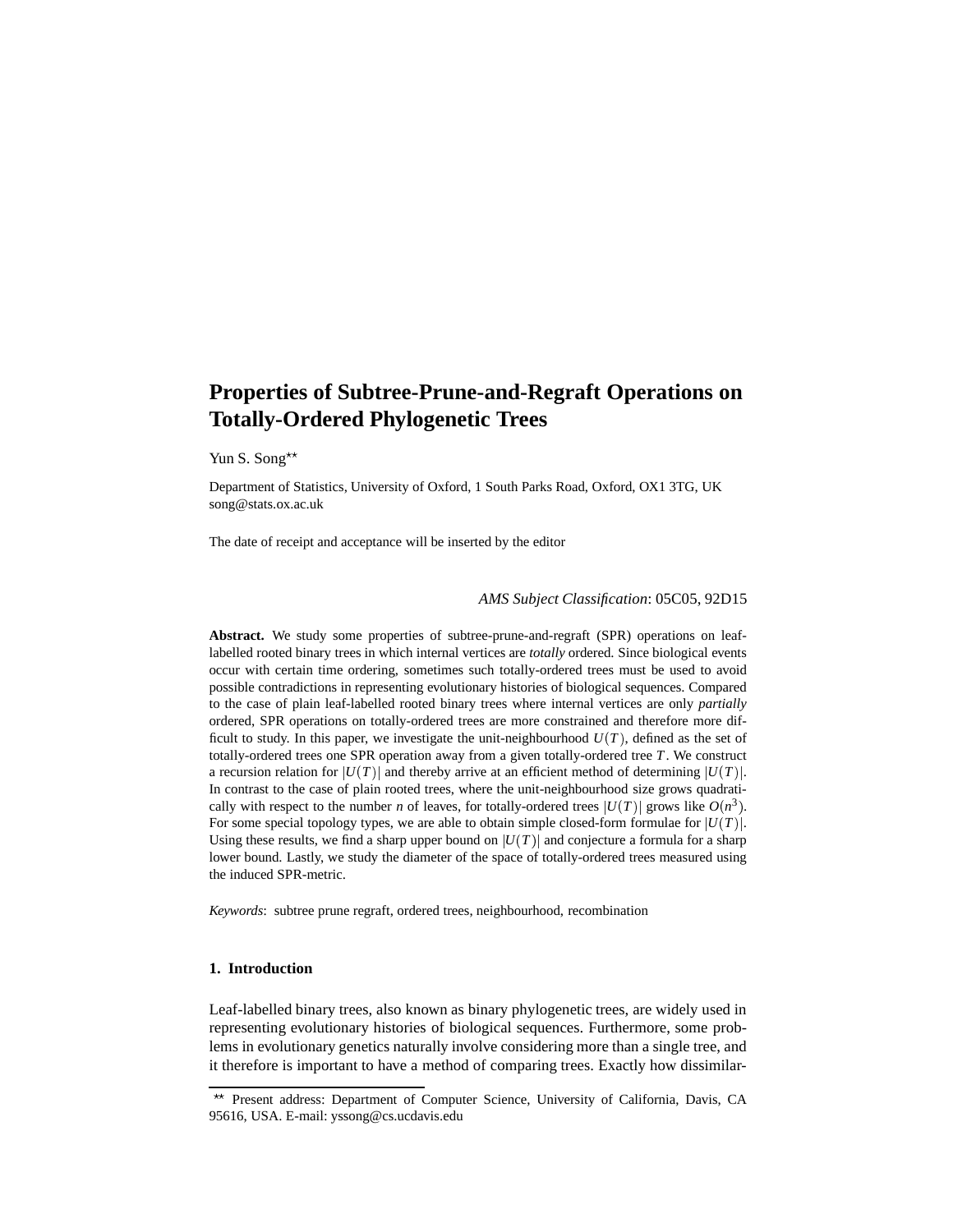### 2 X.S. Song

ities between trees should be measured depends on the kind of trees being considered, as well as on the underlying problem.

A case in which one is inevitably led to use a collection of trees is the study of genealogies subject to recombination. Recombination can cause different regions in DNA sequences to have different evolutionary histories. In such a case, one is often interested in knowing how two trees differ in their topologies, the main idea being that a quantitative measure of the difference in tree topologies should reflect the number of detectable recombination events.

A type of tree rearrangement operation useful for studying topology changes due to recombination is the so-called *subtree-prune-and-regraft* (SPR) operation [1,6]. As the name indicates, an SPR operation roughly involves cutting an edge from a tree *T*, thus "pruning" a subtree *t* from *T*, and then "regrafting" *t* onto somewhere in the remaining part of *T*. One important point to note is that the precise definition of an SPR operation depends on the type of the tree on which the operation is being performed.

In [5], SPR operations on trees were used to address the problem of determining the minimum number of recombination events while constructing possible minimal evolutionary histories. This problem was first considered by Hein in [2], where unrooted trees were used. The main result of the work in [5] is that if the minimum number of recombination events is to be determined correctly for any data, then the right kind of trees and the right kind of distance between trees must be used. More exactly, the kind of trees which should be used are leaf-labelled rooted binary trees called *ordered* trees, in which internal vertices are *totally* ordered. Moreover, the induced SPR-metric on the space of ordered trees correctly quantifies the number of recombination events, and therefore it is of interest to study SPR operations on ordered trees.

The focus of this paper is to study some properties of SPR operations on ordered trees. This paper is a sequel to our earlier paper [4], which considered similar questions for SPR operations on plain leaf-labelled rooted binary trees where internal vertices are only *partially* ordered. In comparison to the case of plain rooted trees, SPR operations on ordered trees are more difficult to study, and this fact is clearly reflected in our work. As in [4], we investigate the unit-neighbourhood  $U(T)$ , defined as the set of trees one SPR operation away from a given tree *T*. In relation to recombination, the unitneighbourhood size  $|U(T)|$  gives the number of trees one recombination event away from *T*. To obtain an efficient method of determining  $|U(T)|$  for arbitrary tree topology, we construct a recursion relation, from which we are able to derive simple closed-form formulae for  $|U(T)|$  for some special topology types. In [4], it was shown that for plain rooted trees the unit-neighbourhoodsize grows quadratically with respect to the number *n* of leaves. In this paper, we show that  $|U(T)|$  grows like  $O(n^3)$  for ordered trees. We find a sharp upper bound on  $|U(T)|$ , and using this result we construct bounds on the diameter of the space of ordered trees. In addition, we conjecture a formula for a sharp lower bound on  $|U(T)|$ .

This paper is organised as follows. In Section 2, we define some notations and terminologies to be used throughout the paper. A more precise definition of SPR operations is provided there as well. The aforementioned recursion relation for  $|U(T)|$  is constructed in Section 3, whereas special topology types with closed-form formulae for  $|U(T)|$  are discussed in Section 4. In Section 5, we consider sharp bounds on  $|U(T)|$ . We conclude in Section 6 with a brief look into the diameter of the space of ordered trees.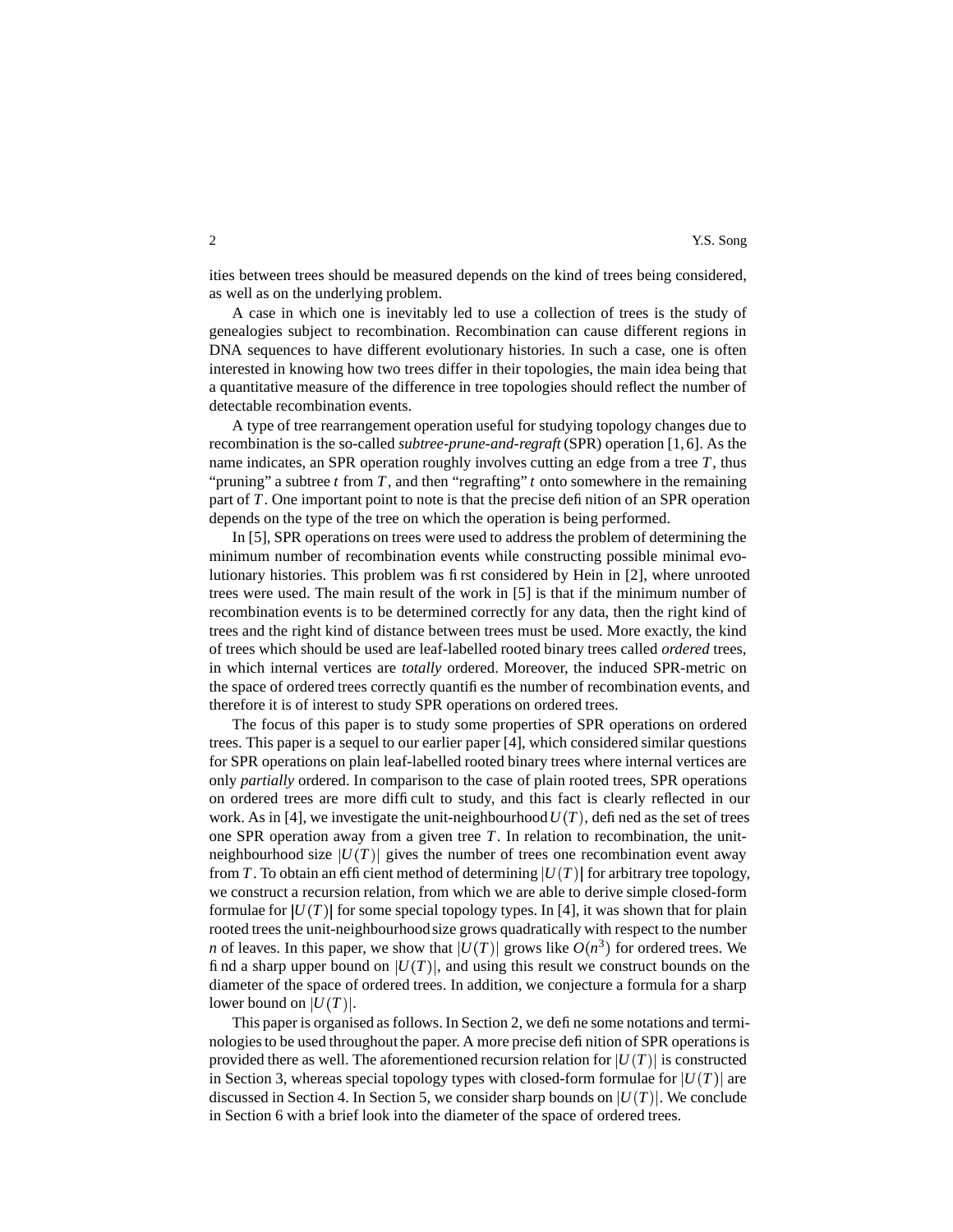*Note.* We have written a computer program to check all our results for  $n \leq 8$ .

### **2. Preliminaries**

In this section, we describe the kind of trees to be considered in this paper and introduce the notion of SPR operations on such trees. Some definitions are taken verbatim from [4].

### 2.1. Trees

In this paper, we consider leaf-labelled rooted binary trees whose branch lengths are not specified. The discrete space of leaf-labelled rooted binary trees with *n* leaves is denoted by  $\mathcal{T}_n^r$ . To be distinguished from *ordered* trees, which we presently define, a tree in  $\mathcal{T}_n^r$  is sometimes called a *plain* rooted tree. For  $n \geq 2$ , a tree in  $\mathcal{T}_n^r$  has *n* labelled degree-1 vertices called *leaves*;  $n - 2$  unlabelled degree-3 vertices; and a distinguished vertex of degree 2 called the *root*. A 1-leaved tree consists of a single labelled degree-0 vertex which serves as both the root and the leaf. The leaves of an *n*-leaved tree are bijectively labelled by a finite set  $\angle$  of *n* elements. In the remainder of this paper, when we say a tree without any qualification, we shall mean a leaf-labelled rooted binary tree.

An *n*-leaved rooted binary tree contains  $2n - 2$  edges. A *pendant* edge is an edge incident with a leaf, and a *cherry* is a 2-leaved subtree. For any (sub)tree *s*, we denote by  $\ell(s)$  the number of leaves in *s*. It was shown by Schröder [3] that the number of inequivalent leaf-labelled rooted binary trees with *n* leaves is

$$
R(n) := |\mathscr{T}_n^r| = (2n-3)!! = (2n-3) \times (2n-5) \times \cdots \times 3 \times 1 = \frac{(2n-2)!}{2^{n-1}(n-1)!}.
$$

In a rooted tree  $T \in \mathcal{T}_n^r$ , time flows vertically from the root to the leaves, and we use  $t(v)$  to denote the time associated to a vertex *v*. We say that a vertex  $v \in T$  is a *descendant* of a vertex  $u \in T$  if there exists a path from *u* to *v* which goes strictly forward in time; *u* is called an *ancestor* of *v*. The set  $\{v_1, v_2, \dots, v_{n-2}\}$  of degree-3 vertices in  $T \in \mathcal{T}_n^r$  is a partially ordered set whose binary relation denoted  $\preceq$  is given by ancestral relation; we say that  $v_i \prec v_j$  if  $v_i$  is an ancestor of  $v_j$ . Two degree-3 vertices  $v_i$  and  $v_j$  in  $T \in \mathcal{T}_n^r$  are *incomparable* if  $v_i$  is not in the path to the root from  $v_j$  and vice versa. An *ordered* tree is a leaf-labelled rooted binary tree whose corresponding set  $\{v_1, v_2, \ldots, v_{n-2}\}$  of degree-3 vertices is a *totally* ordered set under the binary relation  $\leq_a$  defined by age ordering; we say that  $u \prec_a v$  if and only if  $t(u) < t(v)$ . In an ordered tree,  $t(v_i) \neq t(v_i)$  if  $i \neq j$ . Note that  $v_i \prec_a v_j$  if  $v_j$  is a descendant of  $v_i$ . If there exists no ancestral relation between  $v_i$ and  $v_j$ , then either  $v_i \prec_a v_j$  or  $v_j \prec_a v_i$  is allowed. If  $t(u) < t(v)$ , or equivalently  $u \prec_a v$ , we say that *v* is *younger* than *u*. All degree-3 vertices in a tree are younger than the root. Two trees equivalent as plain rooted trees are distinct as ordered trees if the age ordering of their degree-3 vertices are different. For example, the two trees shown in Figure 1(a) are inequivalent ordered trees which are equivalent as plain rooted trees.

The *parent*  $p(v)$  of a vertex *v* is an ancestor of *v* which is adjacent to *v*. Let  $I(v)$  be the number of degree-3 vertices whose associated times lie between  $t(v)$  and  $t(p(v))$ , i.e.  $I(v)$  counts the number of *intermediate* degree-3 vertices between  $t(v)$  and  $t(p(v))$ . For example,  $I(u) = 0$  and  $I(u') = 1$ , where *u* and *u'* are as indicated in Figure 1(a). Let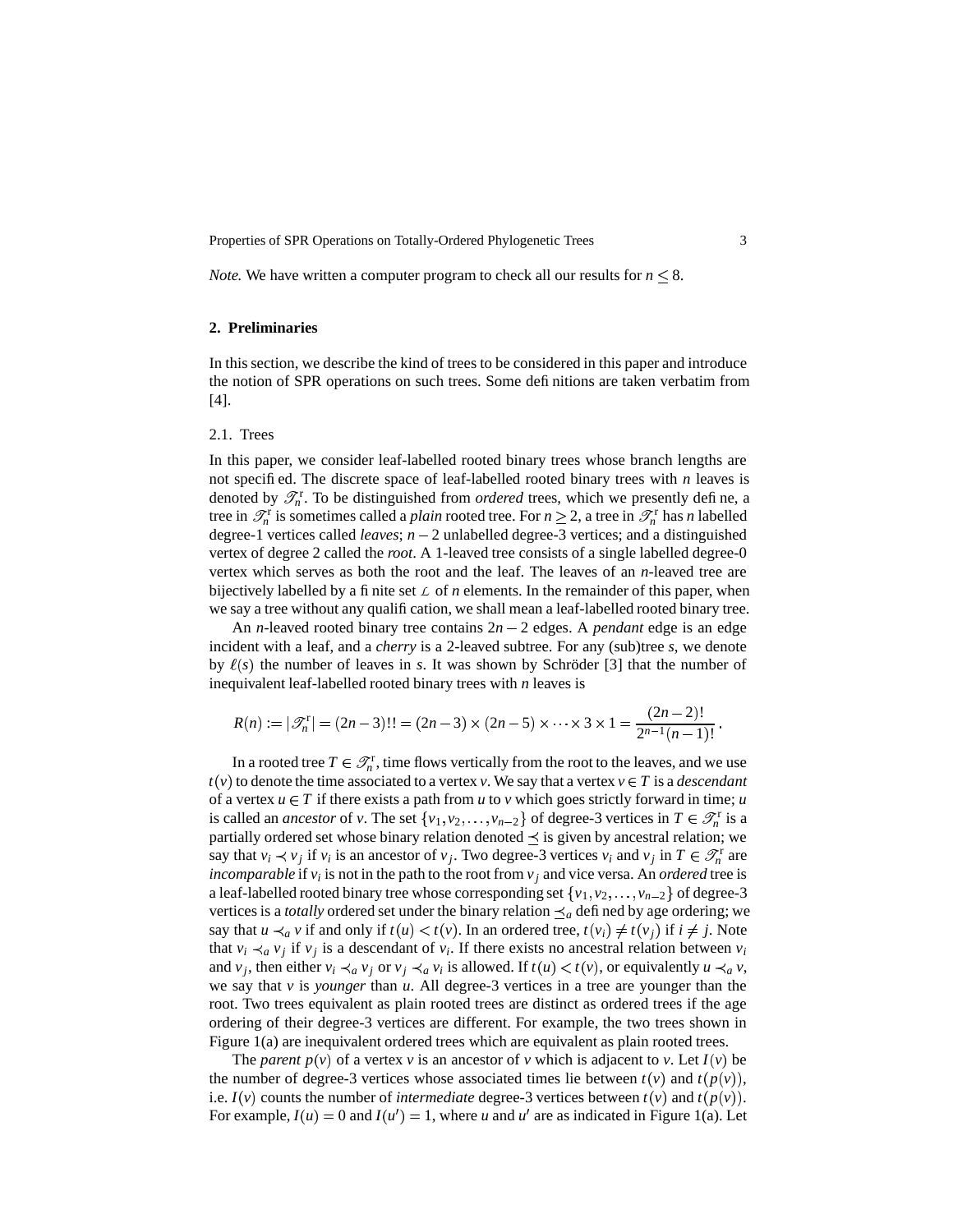

Figure 1: (a) Inequivalent ordered trees which are equivalent as plain rooted trees. (b) Illustration of some notations defined in the text.

*v* be a vertex in *T* of degree 2 or higher. Then, we use  $S<sub>v</sub>$  to denote the subtree whose root is *v*. Furthermore, we let  $S_v^L$  and  $S_v^R$  denote the two subtrees of  $S_v$  whose roots are adjacent to *v*. By convention,  $S_v^L$  (resp.  $S_v^R$ ) is drawn on the left (resp. right). If *v* is the root of *T*, then we define  $T^L := S_v^L$  and  $T^R := S_v^R$ . See Figure 1(b) for a schematic depiction of these definitions.

The space of ordered trees with *n* leaves is denoted by  $\mathcal{I}_n^0$ , and the number of inequivalent ordered trees with *n* leaves, for  $n \geq 2$ , is

$$
D(n) := |\mathcal{F}_n^{\text{o}}| = \prod_{k=2}^n \binom{k}{2} = \frac{n!(n-1)!}{2^{n-1}}.
$$
 (2.1)

This formula can be proved using induction on the number of leaves as follows. There exists a unique 2-leaved ordered tree and  $D(2) = 1$ . Given *n* labelled leaves, consider going backwards in time until exactly two leaves find a common ancestor. There are  $\bar{n}_2 \choose 2$  inequivalent such configurations. The number of inequivalent configurations further back in time is just the number of ordered trees with  $n - 1$  leaves. In summary,  $D(n) =$  ${n \choose 2} D(n-1) = {n \choose 2} \prod_{k=2}^{n-1} {k \choose 2} = \prod_{k=2}^{n} {k \choose 2}.$ 

The number  $\Omega(T)$  of ordered trees corresponding to a plain rooted tree T depends on the topology of *T*. More exactly, the correspondence goes as follows. Let  $d_L(v)$  (resp.  $d_R(v)$ ) denote the number of degree-3 vertices which are left (resp. right) descendants of *v*. (Here, "left" and "right" refer to whether a descendant vertex is contained in  $S_v^L$  or in  $S_v^R$ . In the tree shown on the left hand side of Figure 1(a), for example,  $d_L$  (root) = 2 and  $d_R$  (root) = 1, whereas  $d_L(p(u)) = 1$  and  $d_R(p(u)) = 0$ .) Then, it is not difficult to show that

$$
\Omega(T) = \prod_{v, \text{ vertices in } T \text{ of degree 2 or higher}} \Delta(v),
$$

 $\text{where } \Delta(v) := (d_L(v) + d_R(v))!/[d_L(v)!d_R(v)!].$ 

# 2.2. SPR Operations on Plain Rooted Trees

The precise definition of an SPR operation depends on the type of the tree on which the operation is being performed. In general, the more constraints a tree has, the more restrictive an SPR operation has to be. We begin our discussion with plain leaf-labelled rooted trees. There are three kinds of SPR operations that can be performed on leaflabelled rooted trees. Illustration of these operations is shown in Figure 2. In what follows, let *T* (resp.  $T'$ ) denote a tree before (resp. after) an SPR operation. The notation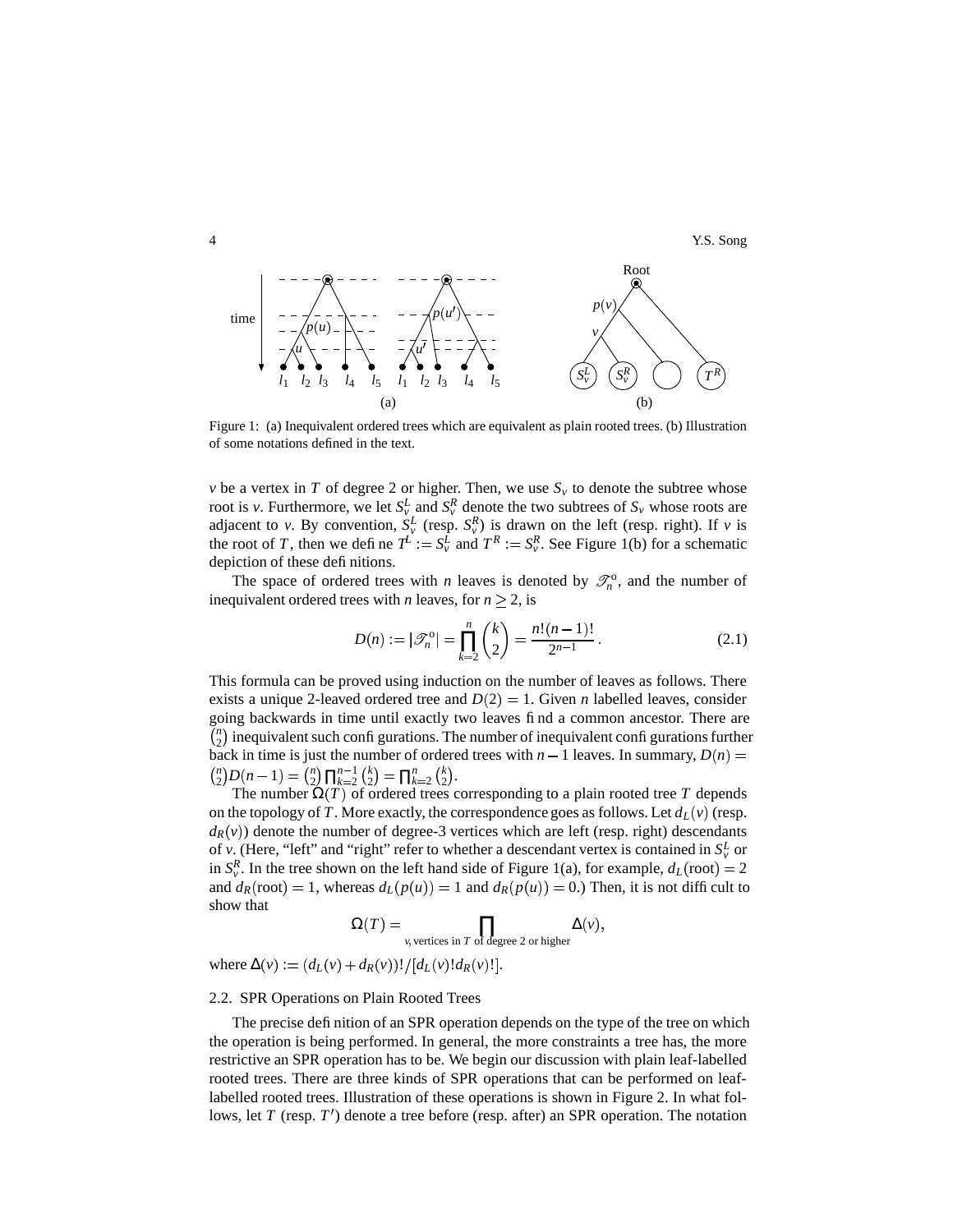

Figure 2: Illustration of SPR operations on plain rooted trees.

 $T \ s$  denotes the part of *T* obtained from removing a subtree *s* and the edge incident with the root of *s* but not contained in *s*. In words the three SPR operations are as follows.

- (1) An edge *e* is cut to prune a subtree *s*, not  $T^L$  or  $T^R$ , and *s* is regrafted onto a preexisting edge in the remaining part  $T \setminus s$  of  $T$ , thus creating a new degree-3 vertex. The vertex in  $T \setminus s$  where *e* used to be incident gets removed. The root of *T* remains the root of *T'*. (In Figure 2,  $T \rightarrow T_1$  is an example of this kind. The edge  $e_b$  is cut and then regrafted onto the edge *ea*.)
- (2) Let  $e_L$  and  $e_R$ , respectively, be the edges which join  $T^L$  and  $T^R$  to the root of *T*. The notations *L* and *R* can be interchanged in the following description: The edge  $e_L$  is cut to prune  $T^L$ , and  $T^L$  is regrafted onto a pre-existing edge in  $T^R$ . The edge  $e_R$  gets removed and the vertex which used to be joined to the root of *T* via  $e_R$ becomes the root of *T'*. (In Figure 2,  $T \rightarrow T_2$  is an example of this kind. The edge  $e_c$  can be cut and regrafted onto  $e_a$ . The root of  $T^L$  containing  $s_1, s_2$  and  $s_3$  before the SPR operation then becomes the root of  $T_2$ .)
- (3) Let *r* denote the root of *T*. An edge *e* is cut to prune a subtree *s*, not  $T^L$  or  $T^R$ . A new root  $r'$  is created and an edge is formed from  $r'$  to  $r$ . Lastly,  $s$  is joined to  $r'$ . (In Figure 2,  $T \rightarrow T_3$  is an example of this kind. The edge  $e_b$  is cut and the pruned subtree  $s_2$  gets joined to the new root.)

### 2.3. SPR Operations on Ordered Trees

For ordered trees, we impose an additional restriction on the definition of SPR operations. Consider a subtree *s* of an ordered tree  $T \in \mathcal{I}_n^{\circ}$ . Let *u* be the parent of the root of *s*. An operation which prunes and regrafts *s* to transform  $T \in \mathcal{I}_n^{\circ}$  into  $T' \in \mathcal{I}_n^{\circ}$  is defined to satisfy the following additional property: For any two vertices  $v_i, v_j \in T$  neither being *u*, if  $v_i \prec_a v_j$  before the SPR operation, then  $v_i \prec_a v_j$  after the SPR operation, and vice versa.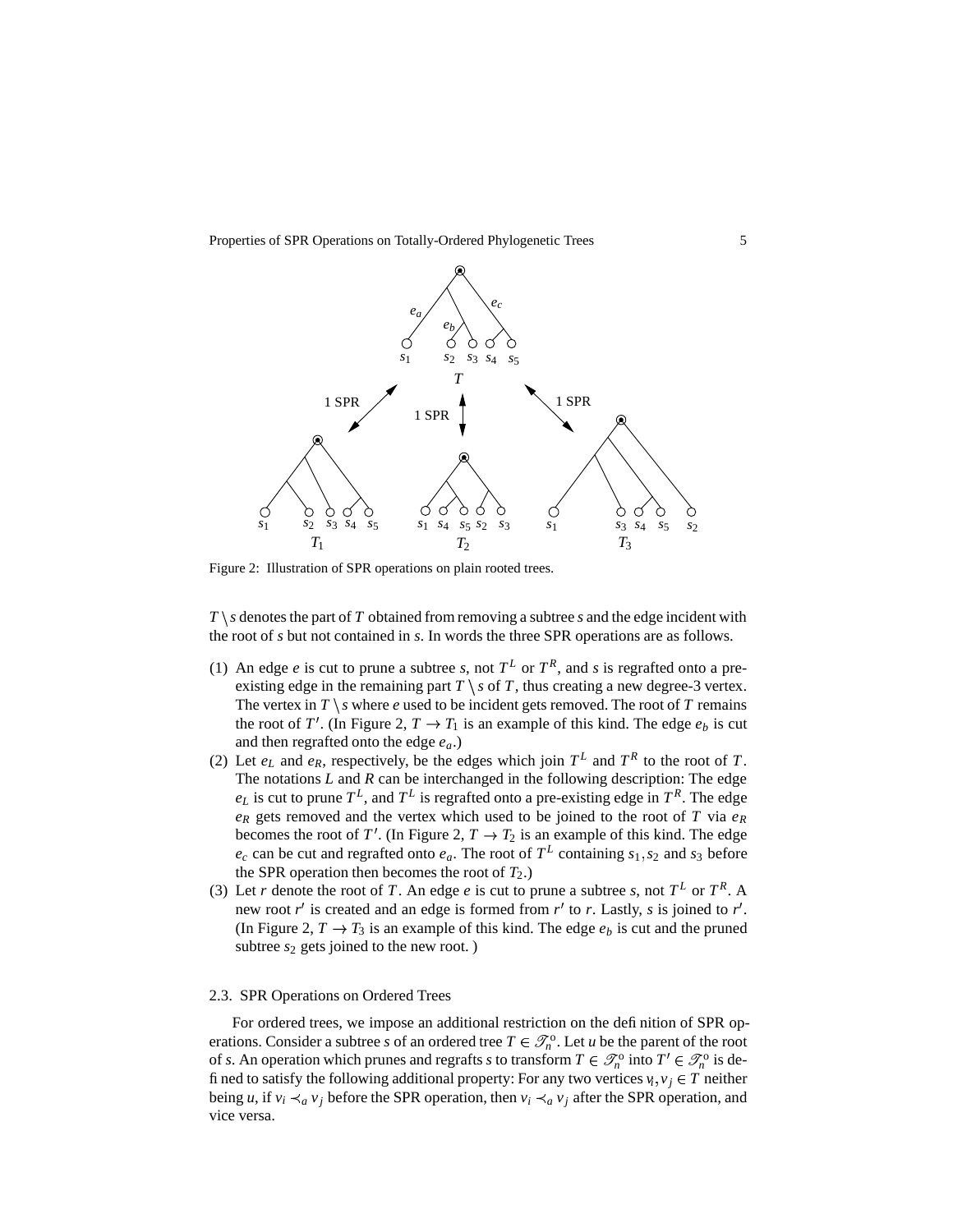

Figure 3: An example of ordered trees which are more than one SPR operation apart.

The two ordered trees  $T_1$  and  $T_2$  shown in Figure 3 are more than one SPR operation away from each other. If  $T_1$  and  $T_2$  were plain rooted trees, then the subtree containing  $l_4$  and  $l_5$  could be pruned and regrafted onto the edge  $e$  to transform  $T_1$  into  $T_2$ . Such an operation is forbidden for ordered trees, however, because the ordering of the degree-3 vertices  $v_2$  and  $v_3$  would change by the operation. As a result, at least 2 SPR operations are required to transform  $T_1$  into  $T_2$ , and vice versa.

# **3. The Unit-Neighbourhood of an Ordered Tree**

Let  $d_{SPR}(T, T')$  denote the minimum number of SPR operations required to transform *T* into  $T'$ . The unit-neighbourhood of an *n*-leaved ordered tree *T* is defined as

$$
U(T) = \{T' \in \mathcal{S}_n^{\circ} \, \big| \, d_{SPR}(T, T') = 1\}.
$$

In this section, we discuss how the size  $|U(T)|$  can be computed in a systematic way.

3.1. Moving Below the Youngest Degree-3 Vertex

Consider an *n*-leaved ordered tree *T*. The part of the tree below the youngest degree-3 vertex is illustrated in Figure 4. We are interested in knowing how many inequivalent ordered trees can be obtained by pruning a leaf labelled  $l_i \in L \setminus \{l_{n-1}, l_n\}$  and regrafting it onto a pendant edge *below* level *t* but not on the cherry containing  $l_{n-1}$  and  $l_n$ . There are  $(n-2)$  ways of choosing a leaf for pruning and  $(n-3)$  ways of choosing a pendant edge for regrafting. But, not all  $(n-2)(n-3)$  such SPR operations lead to distinct ordered trees, and the resulting number of inequivalent ordered trees depends on the topology of the original tree *T*. Let us examine how over-counting can arise.

Perhaps the best way to illustrate how the above-mentioned counting should work is through an explicit example. Consider the example shown in Figure 5, where, for ease



Figure 4: Schematic depiction of the bottom of an *n*-leaved ordered tree. The youngest degree-3 vertex in the tree is the one to which  $l_{n-1}$  and  $l_n$  are joined to form a cherry.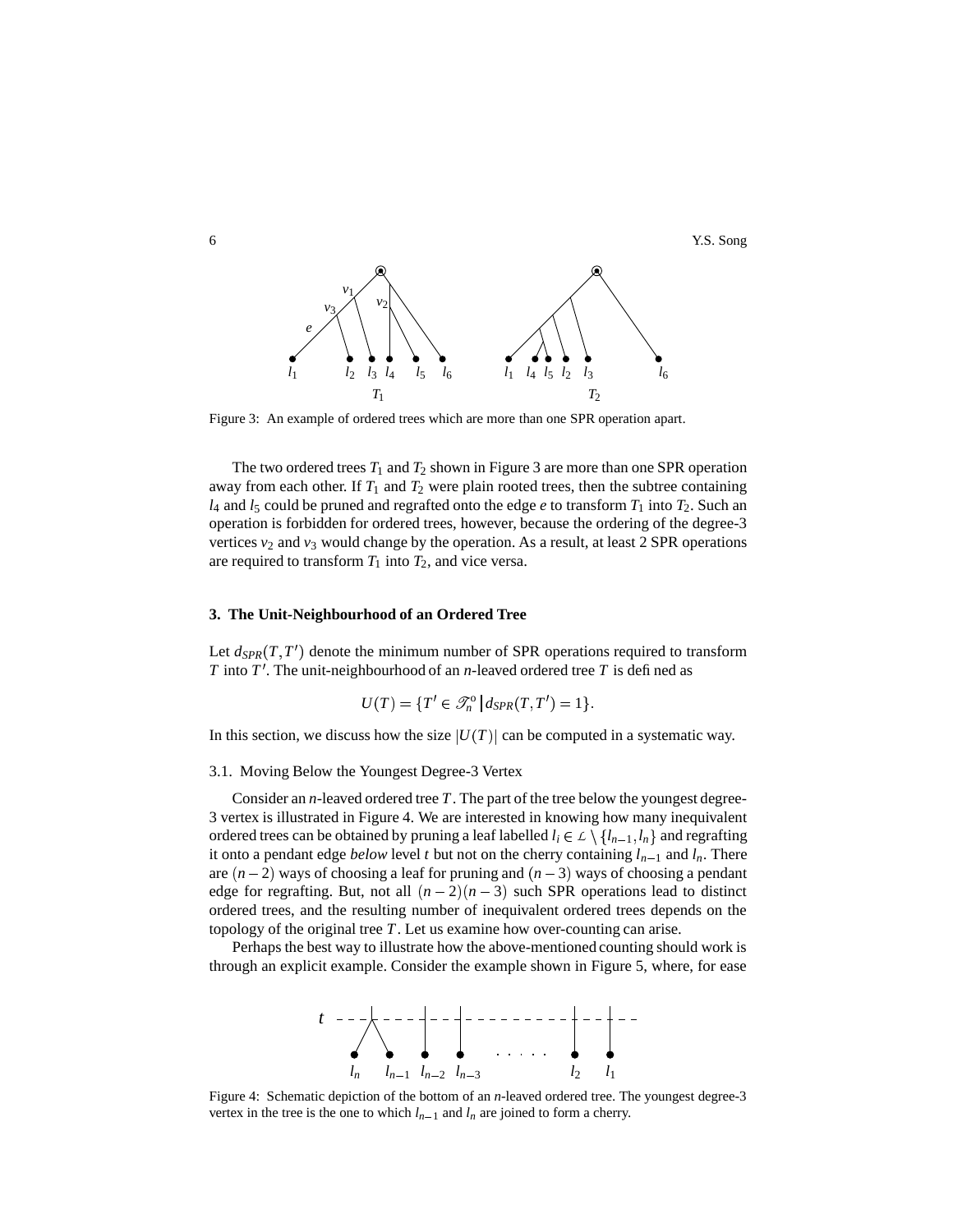

Figure 5: An example of a 9-leaved ordered tree where the problem of over-counting described in Section 3.1 can arise in several ways. For some pendant edges, the part below  $t_7$  is labelled according to the leaf label.

of discussion, we have given labels to the parts below *t*<sup>7</sup> for some pendant edges. To avoid being long-winded, let  $l_i \leftrightarrow e_j$  denote pruning  $l_i$  and regrafting it onto  $e_j$  below level  $t_7$ . Then, note that  $l_6 \rightarrow e_7$  leads to the same ordered tree as that obtained from  $l_7 \rightsquigarrow e_6$ . Likewise,  $l_1 \rightsquigarrow e_2$  is equivalent to  $l_2 \rightsquigarrow e_1$ . More generally, the number of overcounting due to this kind of symmetry is  $c(T) - 1$ , where  $c(T)$  is the number of cherries in *T*; here,  $-1$  is for the cherry containing  $l_n$  and  $l_{n-1}$ .

Over-counting can arise in another way as well. For example,  $l_4 \rightarrow e_5$  is equivalent to  $l_5 \leftrightarrow e_4$ . Similarly,  $l_1 \leftrightarrow e_3$  is equivalent to  $l_3 \leftrightarrow e_1$  and  $l_2 \leftrightarrow e_3$  is equivalent to  $l_3 \leftrightarrow e_2$ . It is important to note, however, that  $l_3 \rightarrow e_4$  is *not* equivalent to  $l_4 \rightarrow e_3$ . The presence of intermediate degree-3 vertices between  $t_2$  and  $t_5$  distinguishes the ordered tree obtained by  $l_3 \rightarrow e_4$  from that obtained by  $l_4 \rightarrow e_3$ . More generally, the number of over-counting due to this kind of symmetry is equal to the number of leaves, other than  $l_n$  and  $l_{n-1}$ , satisfying the following: Let  $\nu$  denote the parent vertex of the leaf. Then,  $(i)$  the parent  $p(v)$  of *v* is incident with a pendant edge, and *(ii)* there is no intermediate degree-3 vertex between  $t(v)$  and  $t(p(v))$ . The number of such leaves is given by summing the following quantity over all degree-3 vertices *v* except for the youngest one, which is the root of the cherry containing  $l_n$  and  $l_{n-1}$ :

$$
w(v) := \delta_{I(v),0} \, \delta_{\ell(S_{p(v)} \setminus S_v),1} \left[ \delta_{\ell(S_v^L),1} + \delta_{\ell(S_v^R),1} \right]. \tag{3.2}
$$

Here,  $\delta_{a,b}$  is the Kronecker delta function and the remaining notations have been defined in Section 2.1. The first delta function in (3.2) makes sure that there are no intermediate degree-3 vertices between  $t(v)$  and  $t(p(v))$ ; the second delta function makes sure that the parent vertex  $p(v)$  is incident with a pendant edge; the last delta function counts the number of pendant edges incident with *v*.

It is straightforward to check that there are no other sources of over-counting. In summary, the number of inequivalent ordered trees obtained from the SPR operations being considered here is

$$
(n-2)(n-3) - \left[ c(T) - 1 + \sum_{v \neq \text{youngest}} w(v) \right] =: (n-2)(n-3) - b(T), \quad (3.3)
$$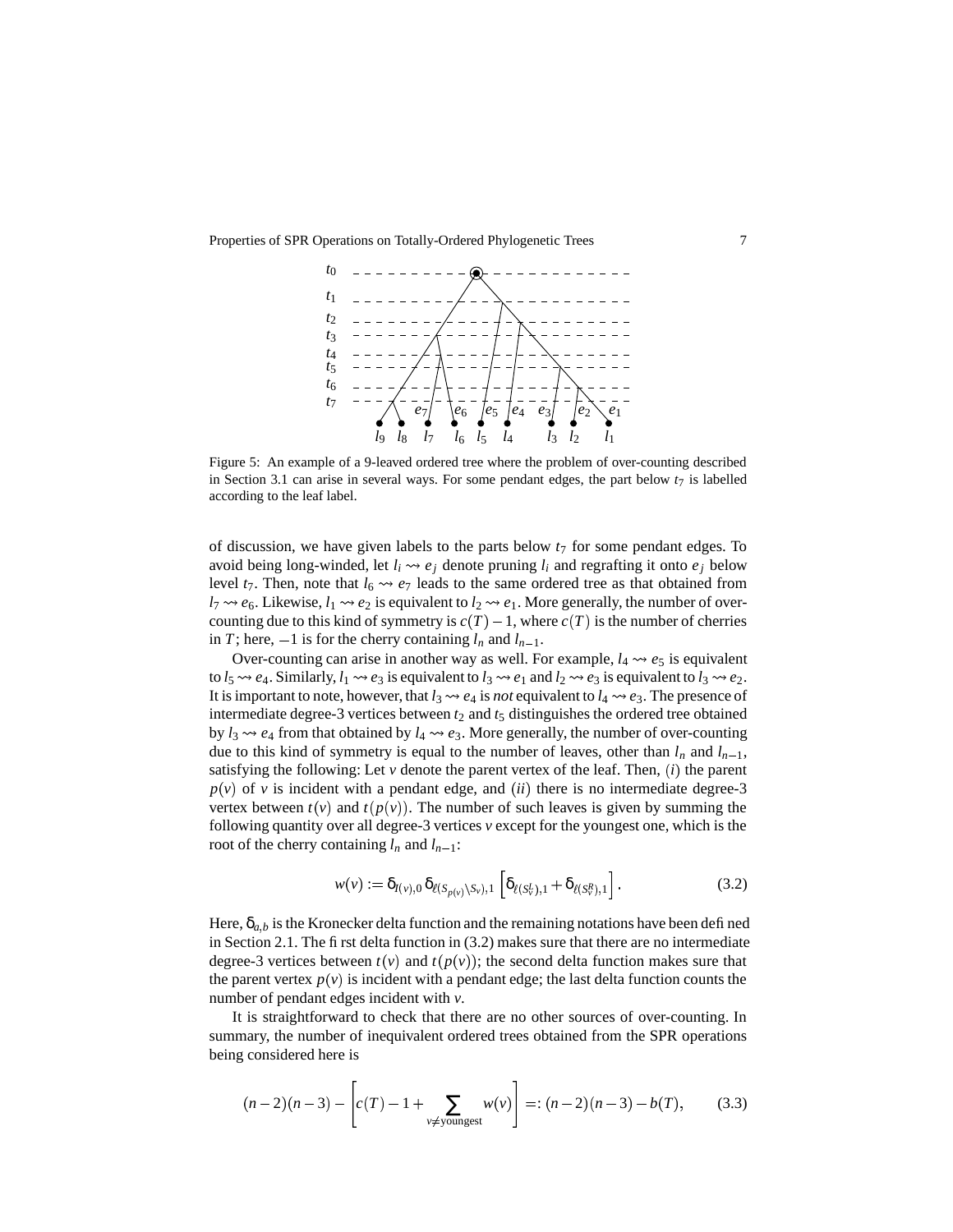8 Second Second Second Second Second Second Second Second Second Second Second Second Second Second Second Second Second Second Second Second Second Second Second Second Second Second Second Second Second Second Second Sec



Figure 6: An example of pruning without regrafting for a 6-leaved ordered tree.

where the sum is over all degree-3 vertices except for the youngest one. Just to demonstrate how this works, let us return to the example shown in Figure 5. Let  $v_i$  denote the vertex at *t<sup>i</sup>* . Then, one obtains

$$
w(v_1) = 0
$$
,  $w(v_2) = 1$ ,  $w(v_3) = 0$ ,  $w(v_4) = 0$ ,  $w(v_5) = 0$ ,  $w(v_6) = 2$ .

Therefore, since  $n = 9$  and  $C(T) = 3$  in the present example,  $(n-2)(n-3) - b(T) =$  $(9-2)(9-3) - (3-1+1+2) = 37$ , which, as one can check explicitly, is the correct answer.

### 3.2. Pruning without Regrafting

We here define an operation which reduces the number of leaves in a tree by one. In an *n*-leaved ordered tree *T*, let *v* denote a degree-3 vertex with a leaf labelled  $l_k$  adjacent to it. Then,  $T - l_k$  is defined as an  $(n - 1)$ -leaved tree obtained by removing *v*,  $l_k$  and the edge joining them, and then connecting the two other edges which used to be incident with  $\nu$  into a single edge. An example is shown in Figure 6.

### 3.3. A Recursion for  $|U(T)|$ : The Bottom-Up Approach

**Proposition 3.1.** For  $n \geq 4$  and  $T \in \mathcal{F}_n^{\circ}$ , the size of the unit-neighbourhood  $U(T)$ *satisfies the recursion relation*

$$
U(T)| = 2(n^2 - 2n - 2) - (h - 1)(1 - \delta_{h,0}) - b(T) + |U(T - l_n)|,
$$
 (3.4)

where  $l_n$  is a leaf with its parent vertex  $p(l_n)$  being the youngest degree-3 vertex in T,  $b(T)$  is defined as in (3.3), and  $h := I(p(l_n))$ , i.e. the number of intermediate degree-3 *vertices between*  $t(p(l_n))$  *and*  $t(p(p(l_n))).$ 

*Remark.* Note that  $|U(T)| = 2$ , for all  $T \in \mathcal{I}_3^0$ , serves as the boundary condition for the recursion.

*Proof.* There are 3 distinct cases we need to consider. These cases are illustrated in Figure 7. In each case, let  $\nu$  be the youngest degree-3 vertex in *T*; that is, let  $\nu$  be the parent vertex of  $l_n$ . We first do a "coarse counting" of the number of additional moves which are made possible because of the presence of  $\nu$ , i.e. we want to count the number of moves which would be absent if the cherry containing  $l_{n-1}$  and  $l_n$  were instead a single-leaved subtree. Then, for each of the 3 cases illustrated in Figure 7, we shall analyse which moves included in the "coarse counting" lead to equivalent ordered trees, thus eliminating all over-counting.

The following "coarse counting" of moves is common to all three cases:

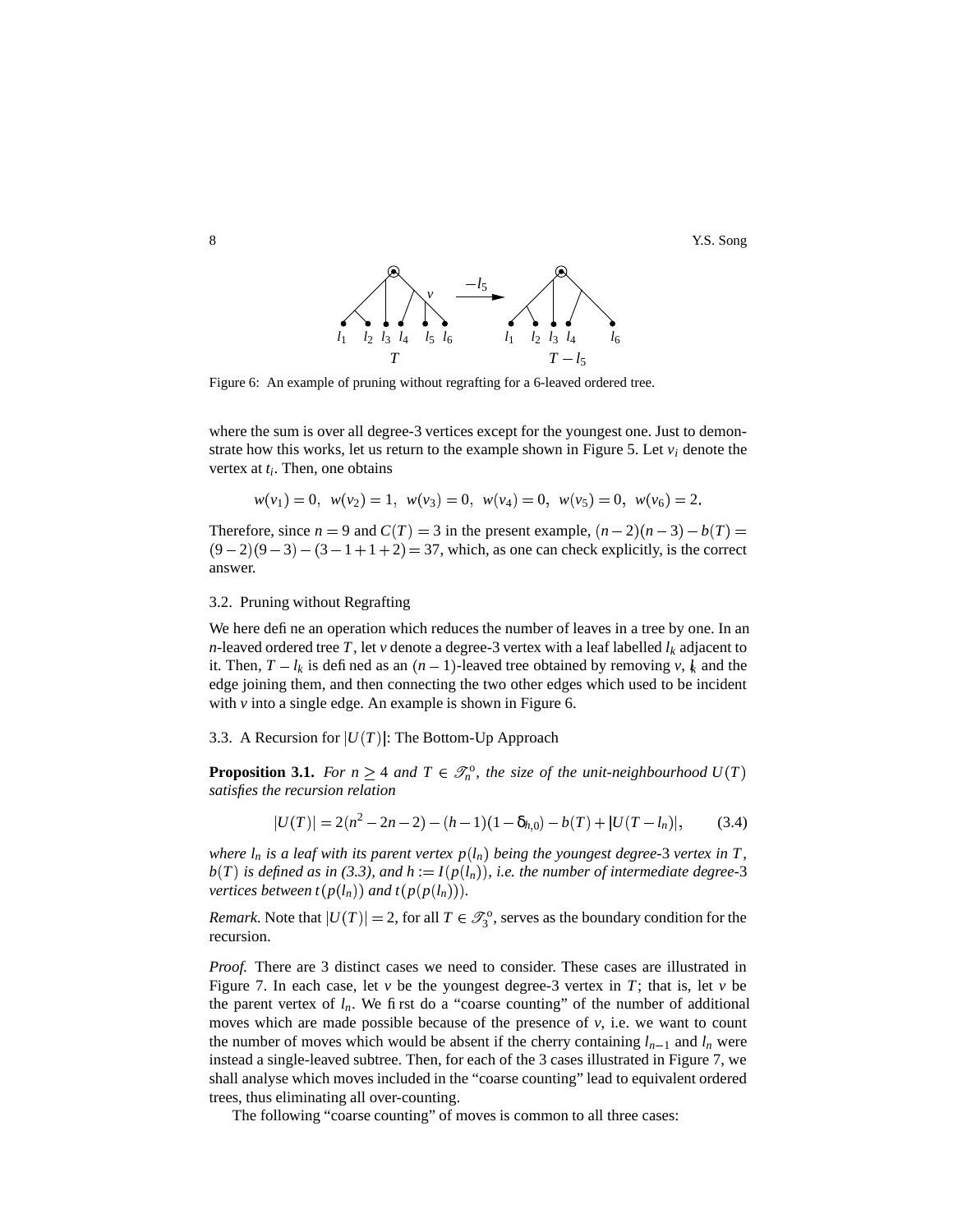

Figure 7: Illustration of the three possible cases in the proof of Proposition 3.1. (a)  $h = 0$ . (b)  $h \neq 0$  and  $p(v)$  is not the root. (c)  $h \neq 0$  and  $p(v)$  is the root.

- (a)  $+2(n-2)$  from moving other pendant edges to  $e_n$  or  $e_{n-1}$ .
- (b)  $+(n^2-n-2)$  from cutting  $e_n$  or  $e_{n-1}$  and then attaching it somewhere above  $t(v)$ . There are  $\sum_{k=1}^{n-2} (k+1) = (n^2 - n - 2)/2$  distinct regions above  $t(v)$ , depending on which edge and which time interval is chosen. Note that moving  $e_n$  or  $e_{n-1}$  to somewhere below  $t(v)$  leads to a tree topology already included here.
- (c)  $+2$  from cutting  $e_n$  or  $e_{n-1}$  and then attaching it to the root.
- (d)  $+(n-2)(n-3) b(T)$  inequivalent moves from pruning any of  $l_1, \ldots, l_{n-2}$  and then regrafting it somewhere below  $t(v)$  but not onto  $e_n$  or  $e_{n-1}$ . These moves have been discussed in Section 3.1.

So far we have counted  $2(n-2) + (n^2 - n - 2) + 2 + (n-2)(n-3) - b(T) =$  $2(n-1)^2 - b(T)$  moves, not all of which are inequivalent. We now account for possible over-counting. In each case, the notation used conforms to the corresponding figure.

*Case 1*  $(h = 0)$ :

In this case, since *v* is the youngest degree-3 vertex, the descendant subtree of  $p(v)$  not containing *v* must contain exactly one leaf. Moreover, since  $n \geq 4$ ,  $p(v)$  cannot be the root. We refer to Figure 7(a) in the following discussion:

 $(1-1)$  -2: Cutting  $e_n$  or  $e_{n-1}$  and then attaching it to  $e_a$  does not change the topology.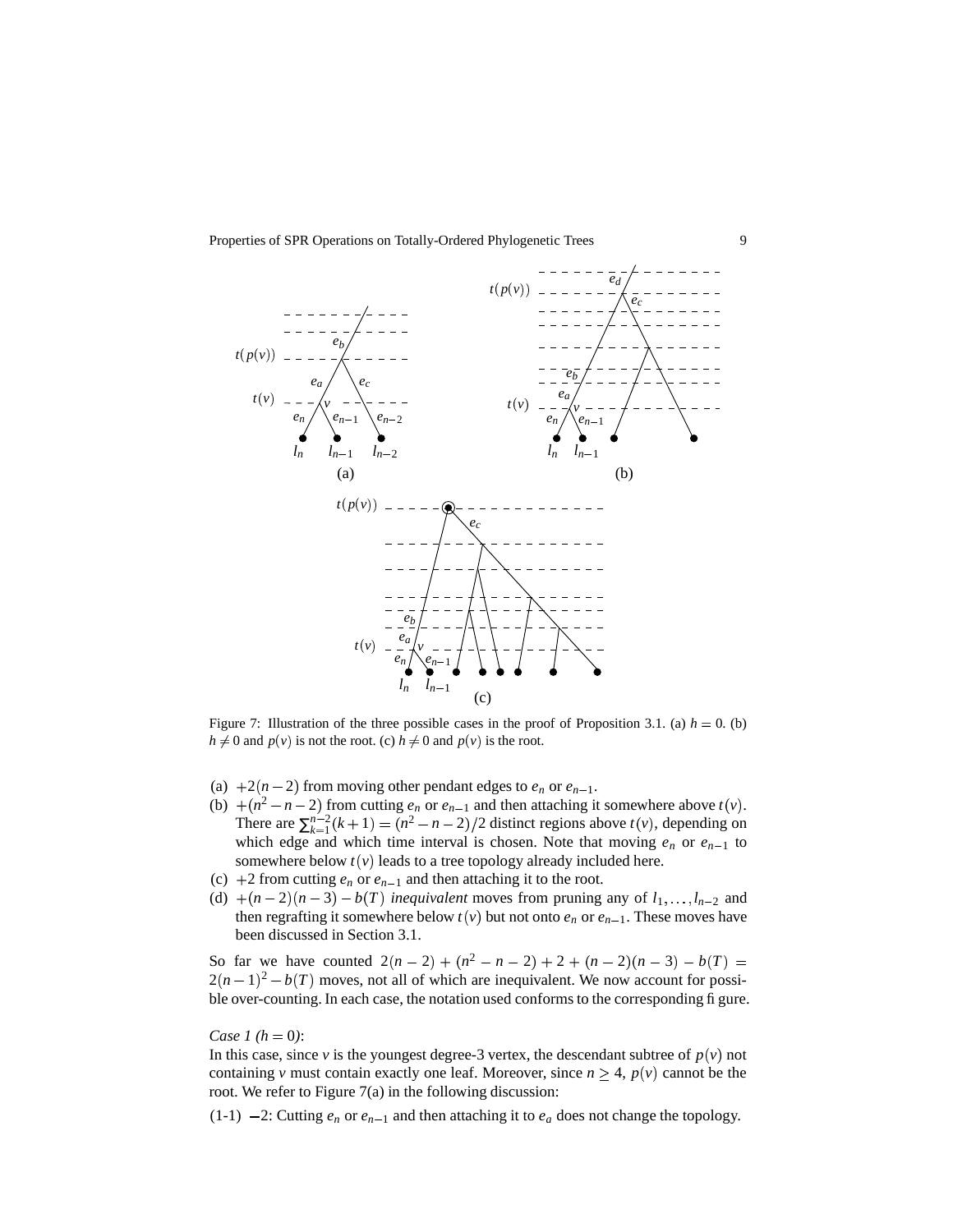(1-2)  $-4$ : Moving  $e_n$  (resp.  $e_{n-1}$ ) to  $e_c$  is equivalent to pruning  $l_{n-2}$  and regrafting it onto  $e_n$  (resp.  $e_{n-1}$ ). Also, moving  $e_n$  (resp.  $e_{n-1}$ ) to  $e_b$  is equivalent to pruning  $l_{n-2}$  and then regrafting it onto  $e_{n-1}$  (resp.  $e_n$ ). These lead to double-counting in (a) and (b) of the above list.

*Case* 2 ( $h \neq 0$  *and*  $p(v)$  *is not the root)*:

- Shown in Figure 7(b) is a partial depiction of an ordered tree which falls into this case.
- $(2-1)$  -2: Cutting  $e_n$  or  $e_{n-1}$  and then attaching it to  $e_a$  does not change the topology.
- $(2-2)$  -2: Cutting  $e_n$  or  $e_{n-1}$  and then attaching it to  $e_b$  leads to a tree topology also included in part (d) of the above list.
- (2-3)  $-2$ : Moving  $e_n$  (resp.  $e_{n-1}$ ) to  $e_c$  is equivalent to moving  $e_{n-1}$  (resp.  $e_n$ ) to  $e_d$ .
- (2-4)  $-(h-1)$ : Let *E* be the edge joining *v* with  $p(v)$ . Pruning  $l_n$  and then regrafting it somewhere on *E* is equivalent to doing the same thing to  $l_{n-1}$ . Other than  $e_a$  and  $e_b$ , which we have already considered above, there are  $h - 1$  intervals in  $E$ .

*Case*  $3(h \neq 0 \text{ and } p(v) \text{ is the root)}$ :

An example of this case is shown in Figure 7(c).

- $(3-1)$  -2: Cutting  $l_n$  or  $l_{n-1}$  and then attaching it to  $e_a$  does not change the topology.
- (3-2)  $-2$ : Cutting  $e_n$  or  $e_{n-1}$  and then attaching it to  $e_b$  leads to a tree topology also included in part (d) of the above list.
- (3-3)  $-2$ : Moving  $e_n$  (resp.  $e_{n-1}$ ) to  $e_c$  is equivalent to moving  $e_{n-1}$  (resp.  $e_n$ ) to the root. This leads to double-counting in (b) and (c) of the above list.
- (3-4)  $-(h-1)$ : Let *E* be the edge joining *v* with  $p(v)$ . Pruning  $l_n$  and then regrafting it somewhere on *E* is equivalent to doing the same thing to  $l_{n-1}$ . Other than  $e_a$  and  $e_b$ , which we have already considered above, there are  $h - 1$  intervals in  $E$ .

In summary, over-counting in each case contributes  $-[6+(h-1)(1-\delta_{h,0})]$ , and thus the number of inequivalent ordered trees in  $U(T)$  which arise due to the presence of *v* is  $2(n-1)^2 - b(T) - [6 + (h-1)(1 - \delta_{h,0})]$ , which can be written as  $2(n^2 - 2n - 2)$  $h - (h - 1)(1 - \delta_{h,0}) - b(T)$ . The remaining number of inequivalent ordered trees in  $U(T)$  $\blacksquare$ is given by  $|U(T - I_n)|$ . This completes our proof of the proposition.

# 3.4. Solving for  $|U(T)|$

The recursion shown in (3.4) can be carried out sequentially until a 3-leaved ordered tree is reached. Many terms in such an expansion can be summed explicitly to obtain a simpler formula for  $|U(T)|$ . Before we proceed, we introduce an additional notation which will shortly prove convenient. Let *l* be a leaf adjacent with the youngest vertex in an ordered tree *T*. Then,  $P(T)$  is defined as the ordered tree  $T - l$  obtained by *pruning l* from *T*. In a similar vein,  $P^{k}(T)$  is recursively defined by pruning from  $P^{k-1}(T)$  a leaf adjacent to the youngest vertex in  $P^{k-1}(T)$ . The initial condition is  $P^0(T) = T$ .

Now, since  $|U(T')| = 2$  for all 3-leaved ordered trees  $T'$  and  $2 + \sum_{k=4}^{n} 2(k^2 - 2k - 2)$  $=$   $\frac{1}{3}(n+3)(n-2)(2n-5)$ , the unit-neighbourhood size of *T* with degree-3 vertices  $\{v_1, \ldots, v_{n-2}\}$  can be written as

$$
|U(T)| = \frac{1}{3}(n+3)(n-2)(2n-5) - \sum_{i=1}^{n-2} (I(v_i) - 1)(1 - \delta_{I(v_i),0}) - \sum_{k=0}^{n-4} \left[ c(p^k(T)) - 1 + w(p^k(T)) \right].
$$
\n(3.5)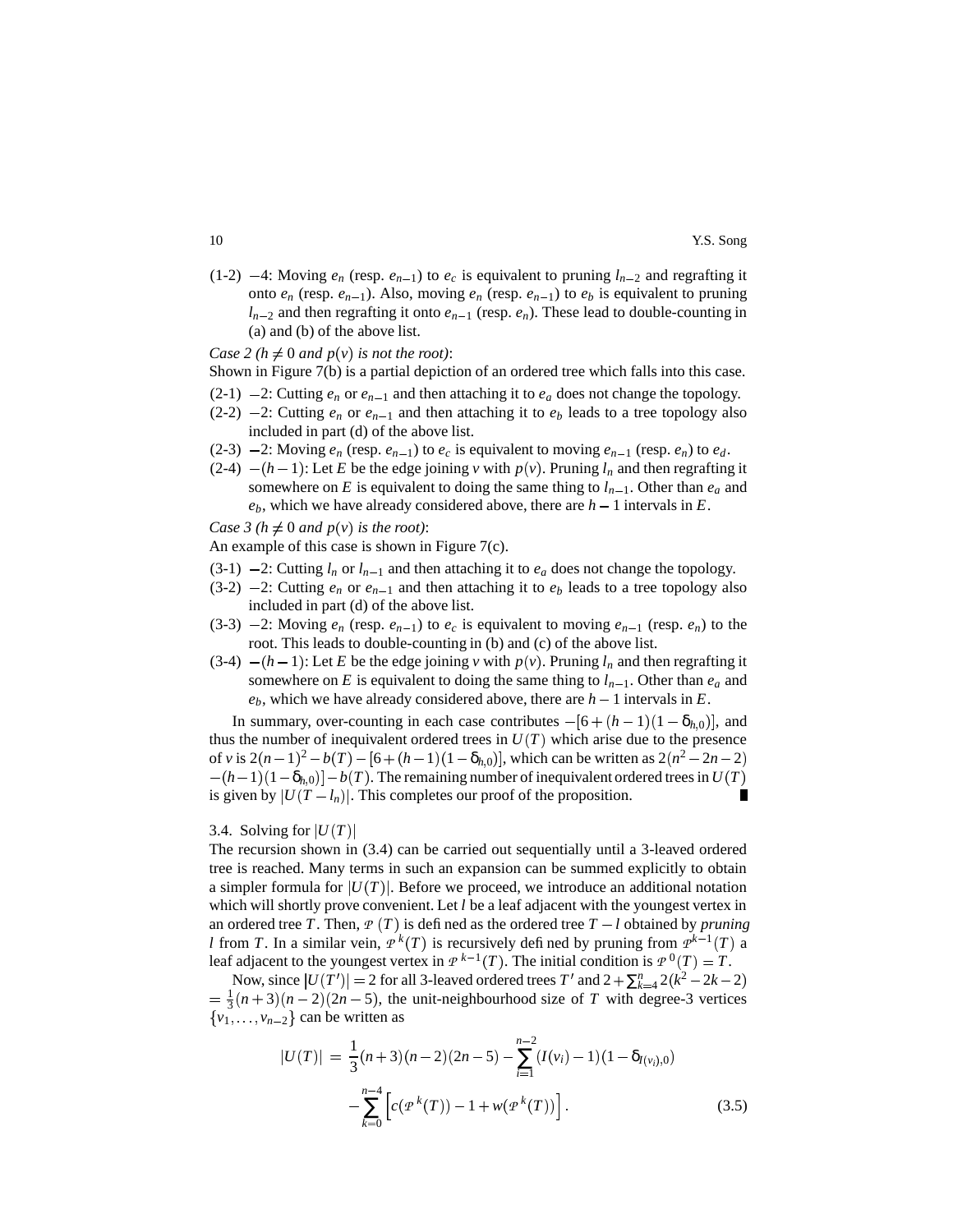

Figure 8: Examples of special topology types with closed-form formulae for  $|U(T)|$ . (a) An 8leaved caterpillar tree. (b) A 9-leaved alternating-comb tree.

Here,  $c(P^k(T))$  is the number of cherries in  $P^k(T)$  and  $w(P^k(T))$  denotes

$$
\sum_{v, \text{ not the youngest in } P^k(T)} w(v),
$$

where  $w(v)$  is defined as in (3.2). We observe that (3.5) is considerably more complicated than the corresponding formula for plain rooted trees (c.f. Proposition 3.2. of [4]). Also, because the negative terms in (3.5) are at most of  $O(n^2)$ , the unit-neighbourhood size  $|U(T)|$  for an ordered tree *T* is of  $O(n^3)$ . This is in contrast to the case of plain rooted trees, where the unit-neighbourhood size grows quadratically with respect to *n*.

# **4. Some Special Cases with Closed-Form Formulae**

The formula for  $|U(T)|$  shown in (3.5) is not in closed-form, but it may take on a simple form if we focus on a specific topology type. In this section, we consider three special topology types with closed-form formulae for  $|U(T)|$ . Results from this section will be used in the next section.

### 4.1. Caterpillar Trees

A caterpillar tree is a tree of the type illustrated in Figure 8(a). We have the following result for the size of the unit-neighbourhood:

**Proposition 4.1.** *Let*  $n \geq 3$ *. For an n-leaved caterpillar tree T,* 

$$
|U(T)| = \frac{1}{6}(4n^3 - 9n^2 - 19n + 42).
$$
 (4.6)

*Proof.* Let us analyse the unevaluated sums appearing in (3.5). Note that  $I(v_i) = 0$ , and therefore  $(1 - \delta_{I(v_i),0}) = 0$ , for all degree-3 vertices  $v_i$  in a caterpillar tree. Moreover, since a caterpillar tree contains exactly one cherry and since if *T* is a caterpillar tree, then so is  $P^{k}(T)$ , we conclude that  $c(P^{k}(T)) = 1$  for all  $0 \le k \le n-4$ . Finally, since  $w(T') = j - 3$  for a *j*-leaved caterpillar tree, (3.5) is equal to  $\frac{1}{3}(n+3)(n-2)(2n-5)$  $\sum_{j=4}^{n} (j-3) = \frac{1}{6} (4n^3 - 9n^2 - 19n + 42)$ , which is our desired result.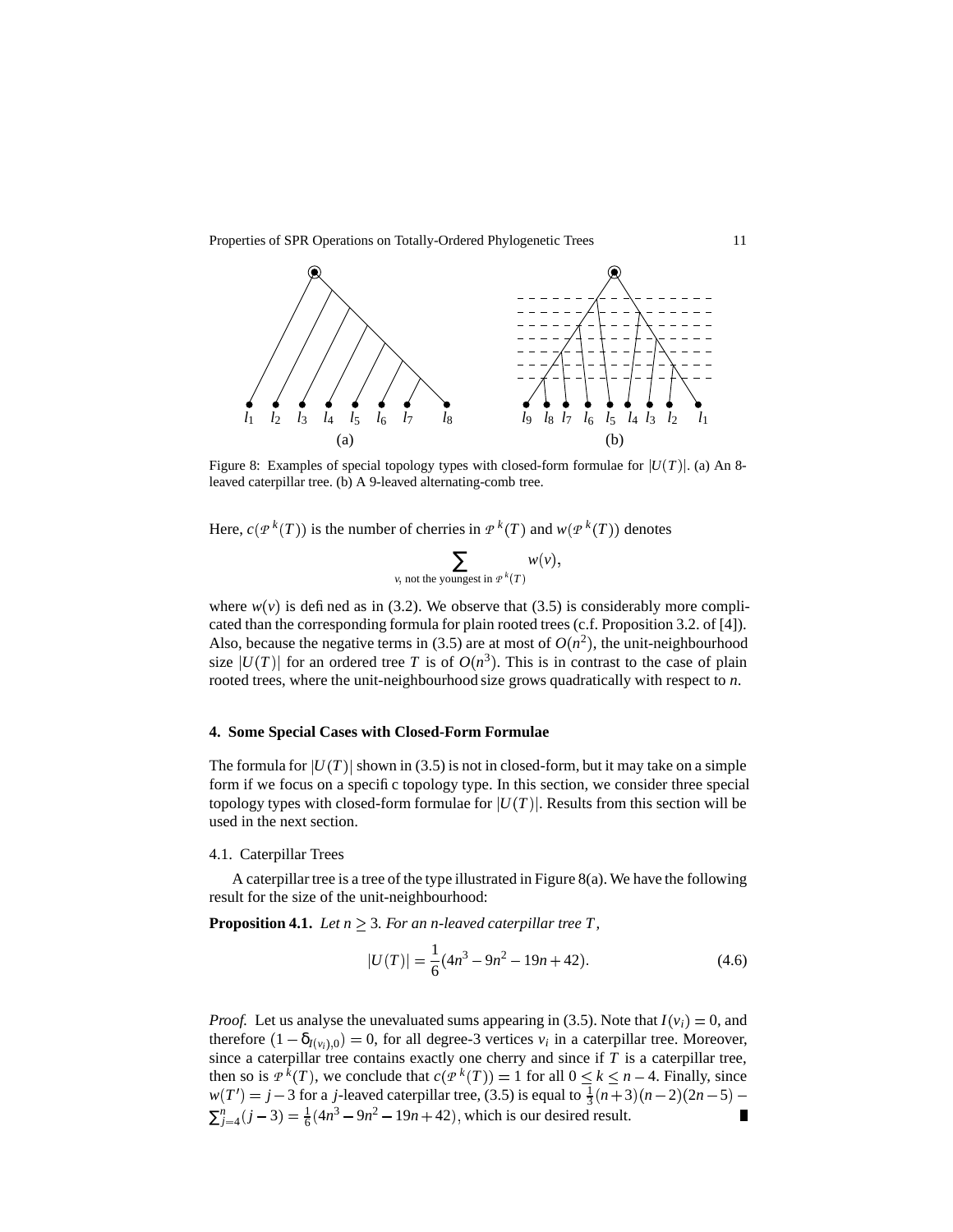П

In [4], it was shown that, for τ an *n*-leaved caterpillar tree regarded as a *plain* rooted tree, the unit-neighbourhood size  $|U(\tau)|$  is given by  $3n^2 - 13n + 14$ .

## 4.2. Alternating-Comb Trees

We here define a new topology type which contains two caterpillar trees as subtrees. An example of this new topology type is shown in Figure 8(b). More exactly, an *alternatingcomb* tree *T* is defined as an ordered tree such that  $T^L$  (resp.  $T^R$ ) is a caterpillar tree with  $\left[\frac{n}{2}\right]$  (resp.  $\left[\frac{n}{2}\right]$ ) leaves, and the age-ordered sequence of degree-3 vertices in *T* alternates between  $T^L$  and  $T^R$ . Here,  $\lceil \cdot \rceil$  is the ceiling function, whereas  $\lfloor \cdot \rfloor$  is the floor function. The following proposition shows that alternating-comb trees also admit a very simple closed-form formula for the unit-neighbourhood size.

**Proposition 4.2.** *Let*  $n \geq 3$ *. For an n-leaved alternating-comb tree T,* 

$$
|U(T)| = \frac{1}{3}(2n^3 - 3n^2 - 20n + 39).
$$
 (4.7)

*Proof.* Let  $4 \le m \le n$  and let  $\{v_1, v_2, \ldots, v_{m-2}\}$  label the set of all degree-3 vertices in an *m*-leaved alternating-comb tree  $T'$  so that  $t(v_1) < t(v_2) < \cdots < t(v_{m-2})$ . Then,  $I(v_1) = 0$  and  $I(v_i) = 1$  for all  $2 \le i \le m - 2$ , and therefore  $(I(v_i) - 1)(1 - \delta_{I(v_i),0}) = 0$ for all  $1 \le i \le m-2$ . Furthermore, from the definition of  $w(v)$  in (3.2), we conclude that  $w(v_1) = 0$ , since  $\ell(S_{p(v_1)} \setminus S_{v_1}) > 1$  for an *m*-leaved alternating-comb tree where  $m \ge 4$ . Also, for all  $2 \le i \le m - 2$ , we have  $w(v_i) = 0$  because  $\delta_{I(v_i),0} = 0$ . Lastly, we note that  $c(T') = 2.$ 

Now, since  $P^{k}(T)$ , for all  $0 \leq k \leq n-4$ , also is an alternating-comb tree if *T* is an alternating-comb tree, the above discussion leads to the following non-vanishing contributions to (3.5):

$$
U(T)| = \frac{1}{3}(n+3)(n-2)(2n-5) - \left[\sum_{k=0}^{n-4} c(p^k(T)) - 1\right]
$$
  
=  $\frac{1}{3}(n+3)(n-2)(2n-5) - (n-3),$ 

which is equal to the (4.7).

## 4.3. Cherry-Descending Trees

Consider the *n*-leaved ordered tree shown in Figure 9. It contains  $\left\lfloor \frac{n-1}{2} \right\rfloor$  cherries, of which  $\lfloor \frac{n-1}{2} \rfloor - 1$  are ordered in sequentially decreasing order as shown in the figure. Note that the value of the expression  $n + 1 - 2\left\lfloor \frac{n-1}{2} \right\rfloor$  shown in the figure is 2 if *n* is odd or 3 if *n* is even. For  $n = 3$  and  $n = 4$ , cherry-descending trees and caterpillar trees are the same.

**Proposition 4.3.** *Let*  $n \geq 3$ *. For an n-leaved cherry-descending tree T,* 

$$
|U(T)| = \frac{1}{6} \left\{ 4n^3 - 9n^2 - 13n + 42 - 3(2n + 3) \left[ \frac{n-1}{2} \right] + 9 \left( \left[ \frac{n-1}{2} \right] \right)^2 \right\}.
$$
 (4.8)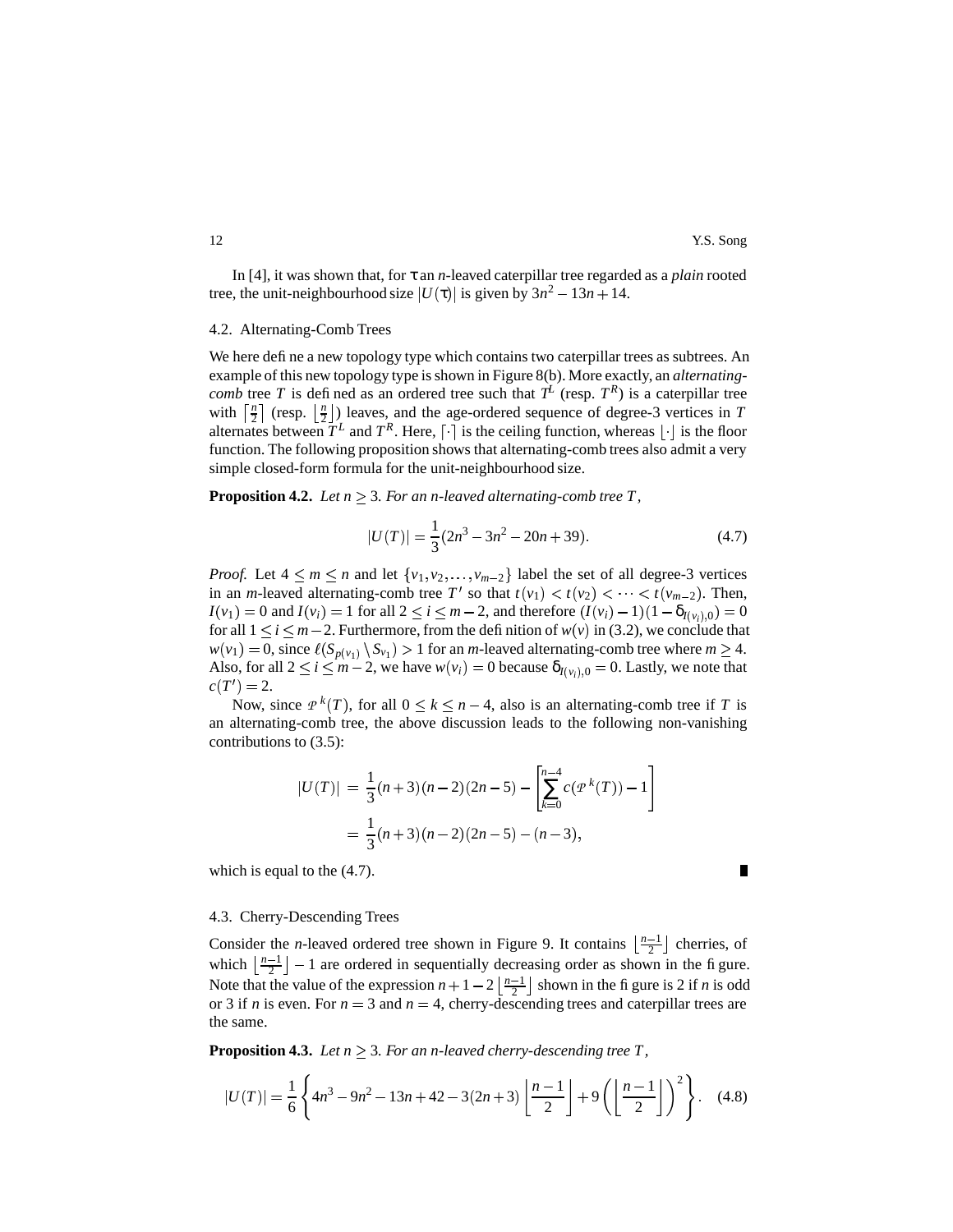

Figure 9: An *n*-leaved cherry-descending tree. There are  $\left\lfloor \frac{n-1}{2} \right\rfloor$  cherries in this tree.

*Proof.* We apply the main recursion (3.4) in the bottom-up fashion until what is left is a caterpillar tree T' with  $n - \left( \left| \frac{n-1}{2} \right| - 1 \right)$  1  $\lfloor \frac{n-1}{2} \rfloor - 1$ ) leaves. From Proposition 4.1, we know  $|U(T')|$ . We wish to examine what the other terms in the recursion contribute to  $|U(T)|$ . In the following discussion, we keep in mind that the number of times that the recursion must be applied before T' is reached is  $(\frac{n-1}{2} - 1)$ . Adding up the terms like the first one on the right hand side of (3.4) gives

$$
\sum_{i=n-\left(\left\lfloor \frac{n-1}{2} \right\rfloor - 1\right)+1}^{n} 2(i^2 - 2i - 2). \tag{4.9}
$$

Furthermore, since  $I(v) = n - \left\lfloor \frac{n-1}{2} \right\rfloor - 1$ , for all degree-3 vertices *v* below *t*, the sum of the terms like  $-(h-1)(1-\delta_{h,0})$  gives

$$
-\left(n-\left\lfloor\frac{n-1}{2}\right\rfloor-2\right)\left(\left\lfloor\frac{n-1}{2}\right\rfloor-1\right).
$$
\n(4.10)

Lastly, one can show that  $w(P^k(T)) = n - 2\left\lfloor \frac{n-1}{2} \right\rfloor + 1 + k$  and that  $c(P^k(T)) - 1 =$  $\lfloor \frac{n-1}{2} \rfloor - 1 - k$ , thus yielding

$$
-\sum_{k=0}^{\lfloor \frac{n-1}{2} \rfloor - 2} b(p^k(T)) = -\left(n - \left\lfloor \frac{n-1}{2} \right\rfloor\right) \left(\left\lfloor \frac{n-1}{2} \right\rfloor - 1\right). \tag{4.11}
$$

Summing  $|U(T')|$ , (4.9), (4.10) and (4.11) gives (4.8).

# $\blacksquare$

## **5. Sharp Bounds on**  $|U(T)|$

In this section, we study sharp lower and upper bounds on  $|U(T)|$ . We define

$$
\delta_{\min}(n) = \min_{T \in \mathcal{F}_n} |U(T)| \quad \text{and} \quad \delta_{\max}(n) = \max_{T \in \mathcal{F}_n} |U(T)|,
$$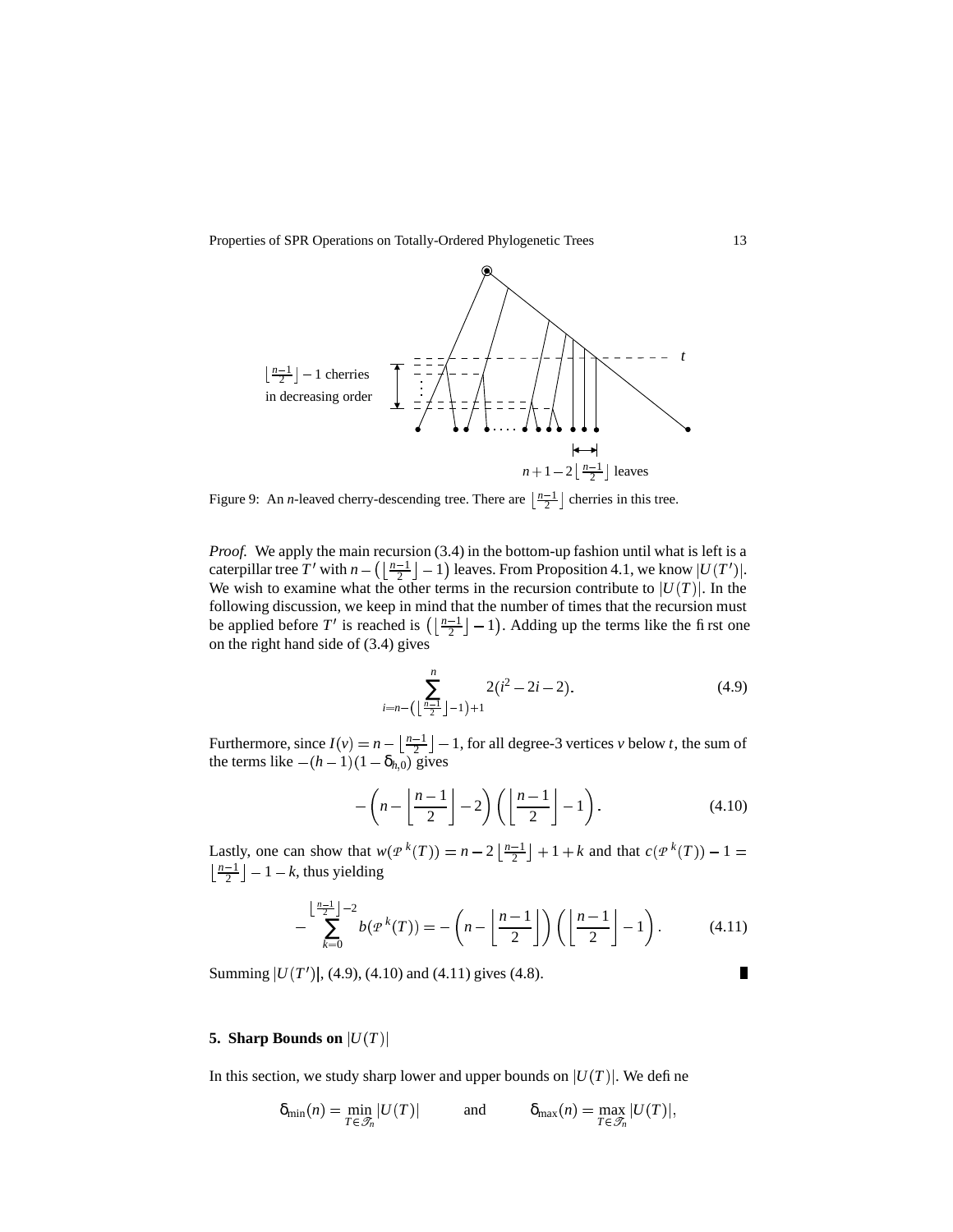|   | <b>Plain Rooted Trees</b> |                        |                     | <b>Ordered Trees</b> |                        |                     |
|---|---------------------------|------------------------|---------------------|----------------------|------------------------|---------------------|
| n | R(n)                      | $\mathsf{u}_{\min}(n)$ | $O_{\text{max}}(n)$ | (JI)                 | $\mathbf{o}_{\min}(n)$ | $O_{\text{max}}(n)$ |
|   |                           |                        |                     |                      |                        |                     |
|   | 15                        | 10                     | 12                  | 18                   | 13                     |                     |
|   | 105                       | 24                     | 28                  | 180                  | 35                     | 38                  |
|   | 945                       | 44                     | 52                  | 2,700                | 75                     | 81                  |
|   | 10,395                    | 70                     | 84                  | 56,700               | 135                    | 146                 |
|   | 135,135                   | .02                    | 124                 | 1,587,600            | 220                    | 237                 |

Table 1. The minimum and the maximum values of  $|U(T)|$  for plain rooted trees and for ordered trees. These have been determined via computer-aided exhaustive search.

where  $\mathcal{T}_n$  is either  $\mathcal{T}_n^0$  or  $\mathcal{T}_n^r$ , depending on whether plain rooted trees or ordered trees are being considered. We have written a computer program which computes the unitneighbourhood size  $|U(T)|$  through exhaustive comparison of trees, and therefore, for small number *n* of leaves, the minimum and the maximum values of  $|U(T)|$  can be determined via explicit computation. Table 1 shows the result of such computation for  $n < 8$ .

In [4], closed-form formulae for  $\delta_{min}(n)$  and  $\delta_{max}(n)$  were derived for plain rooted trees, and they agree with our exhaustive search results summarised in the first part of Table 1. The goal of this section is to construct closed-form formulae for the numbers shown in the second part of Table 1 pertaining to ordered trees.<sup>1</sup>

### 5.1. The Maximum Unit-Neighbourhood Size

We first establish the following proposition regarding alternating-comb trees defined in Section 4.2:

**Proposition 5.1.** In the case of ordered trees with *n* leaves, where  $n \geq 3$ , alternating*comb trees have the maximum unit-neighbourhood size.*

*Proof.* We shall prove this statement by induction on *n*. For  $n = 3$  and  $n = 4$ , all ordered trees have  $|U(T)| = 2$  and  $|U(T)| = 13$ , respectively. For  $n = 5$ , one can explicitly show that a 5-leaved alternating-comb tree *T* has  $|U(T)| = 38$ , which is the maximum value. Suppose that the statement in the proposition is true for all  $3 \le n \le k - 1$ , where  $k \ge 6$ . We now use (3.4) to compute  $|U(T)|$ , where T is a k-leaved alternating-comb tree. Let  $l_k$  be a leaf adjacent with the youngest vertex in *T*. Then, we note that  $T - l_k$  also is an alternating-comb tree if *T* is an alternating-comb tree. It therefore follows from the induction hypothesis that  $|U(T - l_k)| = \delta_{\max}(k-1)$ . Furthermore, because  $I(p(l_k)) = 1$ and  $b(T) = 1$  if *T* is a *k*-leaved alternating-comb tree, the remaining terms in (3.4) contribute  $2(k^2 - 2k - 2) - 1$ . In summary,  $|U(T)| = \delta_{\max}(k-1) + 2(k^2 - 2k - 2) - 1$ .

Now, suppose that  $T'$  is an arbitrary *k*-leaved ordered tree and that  $l_k$  be a leaf adjacent with the youngest vertex in  $T'$ . Then, it follows from  $(3.4)$  that

$$
|U(T')| = |U(T'-l_k)| + 2(k^2 - 2k - 2) - (I(p(l_k)) - 1)(1 - \delta_{I(p(l_k)),0}) - b(T').
$$

<sup>1</sup> Incidentally, we take this opportunity to report an error in Table 1 of [5], which shows incorrect values of  $\delta_{\min}(n)$  and  $\delta_{\max}(n)$  for ordered trees. In that work, ordered trees in  $|U(T)|$  which are equivalent to *T* as plain rooted trees were accidentally omitted in the exhaustive search.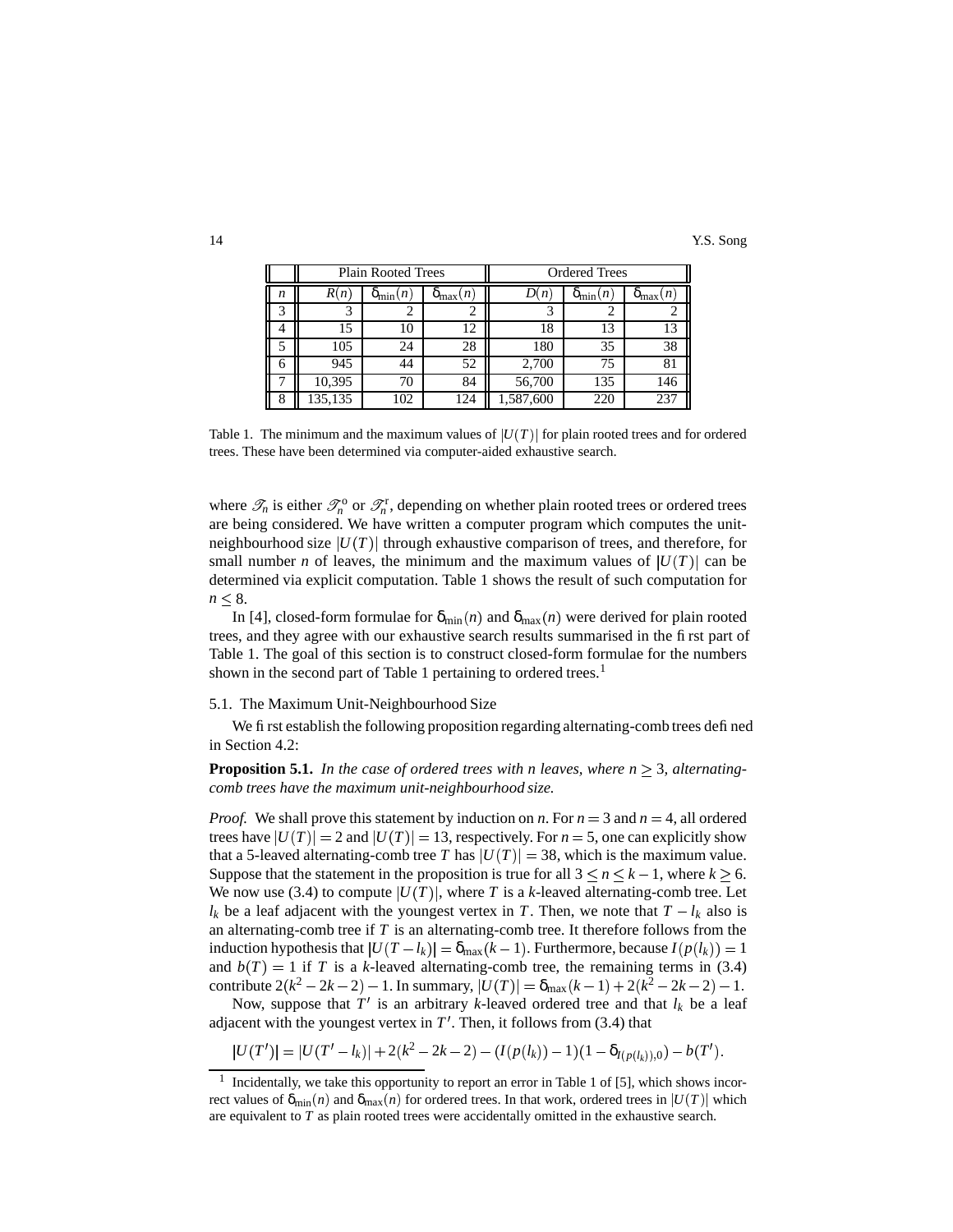

Figure 10: 7-leaved ordered trees which are not alternating-comb trees but still with the maximum unit-neighbourhood size.

Clearly,  $(I(p(l_k)) - 1)(1 - \delta_{I(p(l_k)),0})$  is non-negative. Furthermore, every tree contains at least one cherry, so  $c(T') \geq 1$ . Suppose that  $c(T') = 1$ . Then,  $T'$  must be a caterpillar tree, so  $b(T') = w(T') = k - 3$ , which is greater than 1 since  $k \ge 6$ . Suppose that  $c(T') >$ 1. Then, clearly  $b(T') = c(T') - 1 + w(T') \ge 1$ , since  $w(T')$  is non-negative. Thus, for all *k*-leaved ordered trees T', we must have  $b(T') \geq 1$ . Combining this result with the fact that  $|U(T'-l_k)| \leq \delta_{\max}(k-1)$ , we conclude that  $|U(T')| \leq |U(T)|$ . In other words,  $|U(T)| = \delta_{\text{max}}(k)$ . This completes our induction.

The following sharp upper bound on  $|U(T)|$  now follows straightforwardly from Proposition 4.2 and Proposition 5.1:

**Corollary 5.2.** *For ordered trees with n-leaves, where*  $n \geq 3$ *,* 

$$
\delta_{\max}(n) = \frac{1}{3}(2n^3 - 3n^2 - 20n + 39). \tag{5.12}
$$

As it should be, the formula given in (5.12) is consistent with the numerical values obtained from our computer-aided exhaustive search (c.f. Table 1). Also, we point out that alternating-comb trees are not the only type of trees with the maximum unitneighbourhood size. For example, the 7-leaved ordered trees shown in Figure 10 also have  $\delta_{\text{max}}(7) = 146$  as their unit-neighbourhood size.

### 5.2. The Minimum Unit-Neighbourhood Size

For plain rooted trees, it was shown in [4] that caterpillar trees have the minimum unit-neighbourhood size. For ordered trees, however, that no longer holds true. For example, for  $n \geq 5$ , the formula for cherry-descending trees (c.f.  $(4.8)$ ) always leads to a smaller value than that for caterpillar trees (c.f. (4.6)). In fact, the formula shown in (4.8) agrees with our exhaustively-determined numerical values of  $\delta_{\min}(n)$  for ordered trees shown in Table 1. Moreover, for  $n \leq 8$ , we have explicitly checked that an ordered tree has the minimum unit-neighbourhood size if and only if it is a cherry-descending tree. This is in contrast with the maximum size case, where several different topology types can have the maximum unit-neighbourhood size.

It does not seem straightforward to show that cherry-descending trees have the minimum unit-neighbourhood size for all  $n \geq 3$ . Hence, based on the successful match, for  $n \leq 8$ , with the numerical values shown in Table 1, we propose the following conjecture: